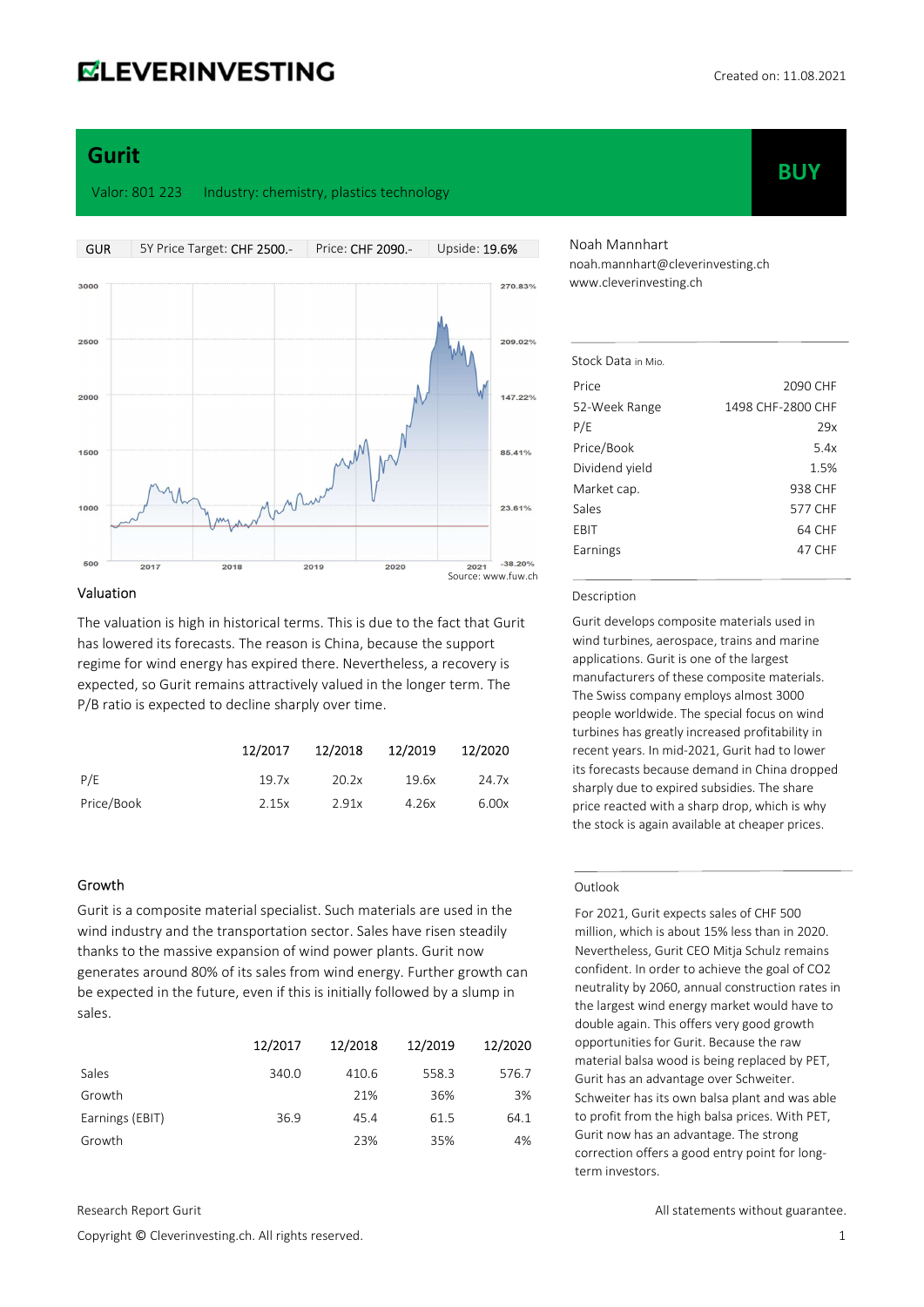# **ELEVERINVESTING**

## Efficiency

In an industry comparison, Gurit performs similarly to its peers in terms of return on sales. After a slump in 2018, the return on sales has recovered strongly. Double-digit returns should be possible again in the longer term.

|                    | 12/2017 | 12/2018 | 12/2019 | 12/2020 |
|--------------------|---------|---------|---------|---------|
| Return on sales    | 7.3%    | 4.8%    | 6.3%    | 8.1%    |
| Sales per employee | 164,015 | 148.722 | 190.423 | 196.141 |

## Profitability

The return on equity is enormously high despite a solid equity ratio. Compared to its competitor Schweiter, Gurit generates a higher shareholder value. The return on equity is likely to decline somewhat but nevertheless remain high.

|                    | 12/2017 | 12/2018 | 12/2019 | 12/2020 |
|--------------------|---------|---------|---------|---------|
| Return on equity   | 12.6%   | 16.1%   | 26.1%   | 29.2%   |
| e.g. GN Store Nord | 23.9%   | 7.9%    | 8.1%    | 14.1%   |

#### Balance sheet quality

Gurit's debt is at a lower level. The liquid funds are sufficient for new investments and research. It is gratifying that the equity ratio has risen sharply again in the last two years. Thus, Gurit is solidly financed even in more difficult times.

|                   | 12/2017 | 12/2018 | 12/2019 | 12/2020 |
|-------------------|---------|---------|---------|---------|
| Equity ratio      | 71.1%   | 33.8%   | 40.2%   | 45.6%   |
| Net. Liquidity    | 44.6    | 48.2    | 44.9    | 47.3    |
| Debt-equity ratio | 41%     | 196%    | 147%    | 118%    |

#### SWOT-Analysis

| Strengths                                                                                                                                                                           | Weaknesses                                                                                                            |
|-------------------------------------------------------------------------------------------------------------------------------------------------------------------------------------|-----------------------------------------------------------------------------------------------------------------------|
| Strong representation in wind energy<br>Solid financial position with very high return on equity<br>• Good growth rates due to sustained trend toward<br>environmental friendliness | Sharp drop in sales due to absence of demand in China<br>• Somewhat low return on sales                               |
| <b>Opportunities</b>                                                                                                                                                                | <b>Threats</b>                                                                                                        |
| • The wind energy market offers very high growth prospects<br>■ The switch to PET brings advantages for Gurit compared<br>with its competitors                                      | High raw material prices put pressure on margins<br>Gurit is in a transition phase and must now show its<br>qualities |

Copyright © Cleverinvesting.ch. All rights reserved. 2

#### Appointments

GA: 14.04.2022, Pfäffikon SZ Year-end figures: 02.03.2022 Quarterly statement: 17.08.2021

#### Website

https://www.gurit.com/

Investor Relations Thomas Nauer Tel. 061 316 15 50 E-Mail: investor@gurit.com